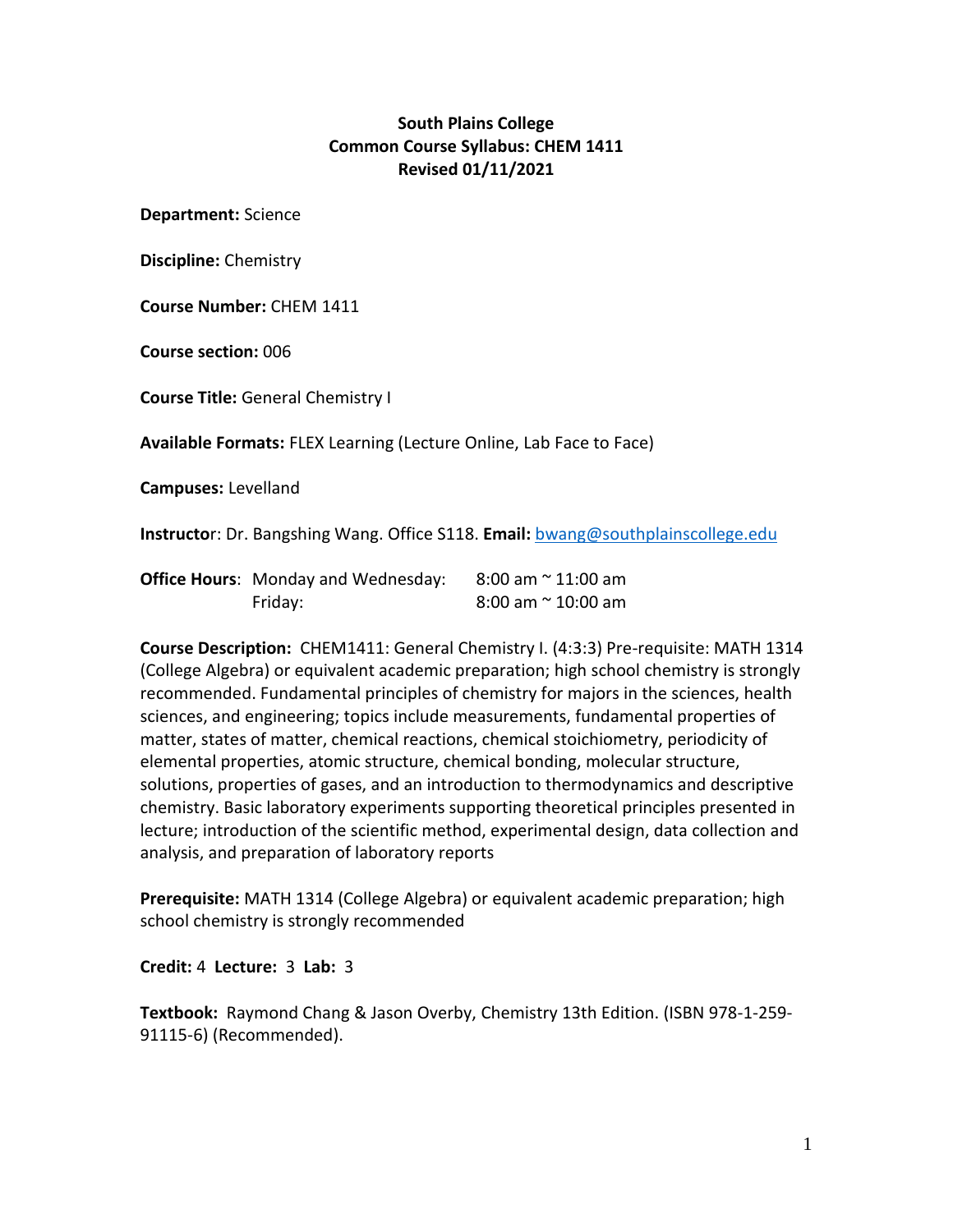## **Supplies: Required**

- CHEM1411 Lab Manual. (Inclusive Access on Blackboard)
- Safety glasses/goggles.
- Scientific calculator. Usage of cell phones *WILL NOT BE* allowed on exam!

#### **This course partially satisfies a Core Curriculum Requirement**:

• Life and Physical Sciences Foundational Component Area (030)

#### **Core Curriculum Objectives addressed:**

- **Communications skills**—to include effective written, oral and visual communication
- **Critical thinking skills**—to include creative thinking, innovation, inquiry, and analysis, evaluation and synthesis of information
- **Empirical and quantitative competency skills**—to manipulate and analyze numerical data or observable facts resulting in informed conclusions
- **Teamwork**—to include the ability to consider different points of view and to work effectively with others to support a shared purpose or goal

#### **Student Learning Outcomes:**

*From Lecture:* 

- 1. Define the fundamental properties of matter.
- 2. Classify matter, compounds, and chemical reactions.
- 3. Determine the basic nuclear and electronic structure of atoms.
- 4. Identify trends in chemical and physical properties of the elements using the Periodic Table.
- 5. Describe the bonding in and the shape of simple molecules and ions.
- 6. Solve stoichiometric problems.
- 7. Write chemical formulas.
- 8. Write and balance equations.
- 9. Use the rules of nomenclature to name chemical compounds.
- 10. Define the types and characteristics of chemical reactions.
- 11. Use the gas laws and basics of the Kinetic Molecular Theory to solve gas problems.
- 12. Determine the role of energy in physical changes and chemical reactions.
- 13. Convert units of measure and demonstrate dimensional analysis skills.

*From Lab:* 

- 1. Use basic apparatus and apply experimental methodologies used in the chemistry laboratory.
- 2. Demonstrate safe and proper handling of laboratory equipment and chemicals.
- 3. Conduct basic laboratory experiments with proper laboratory techniques.
- 4. Make careful and accurate experimental observations.
- 5. Relate physical observations and measurements to theoretical principles.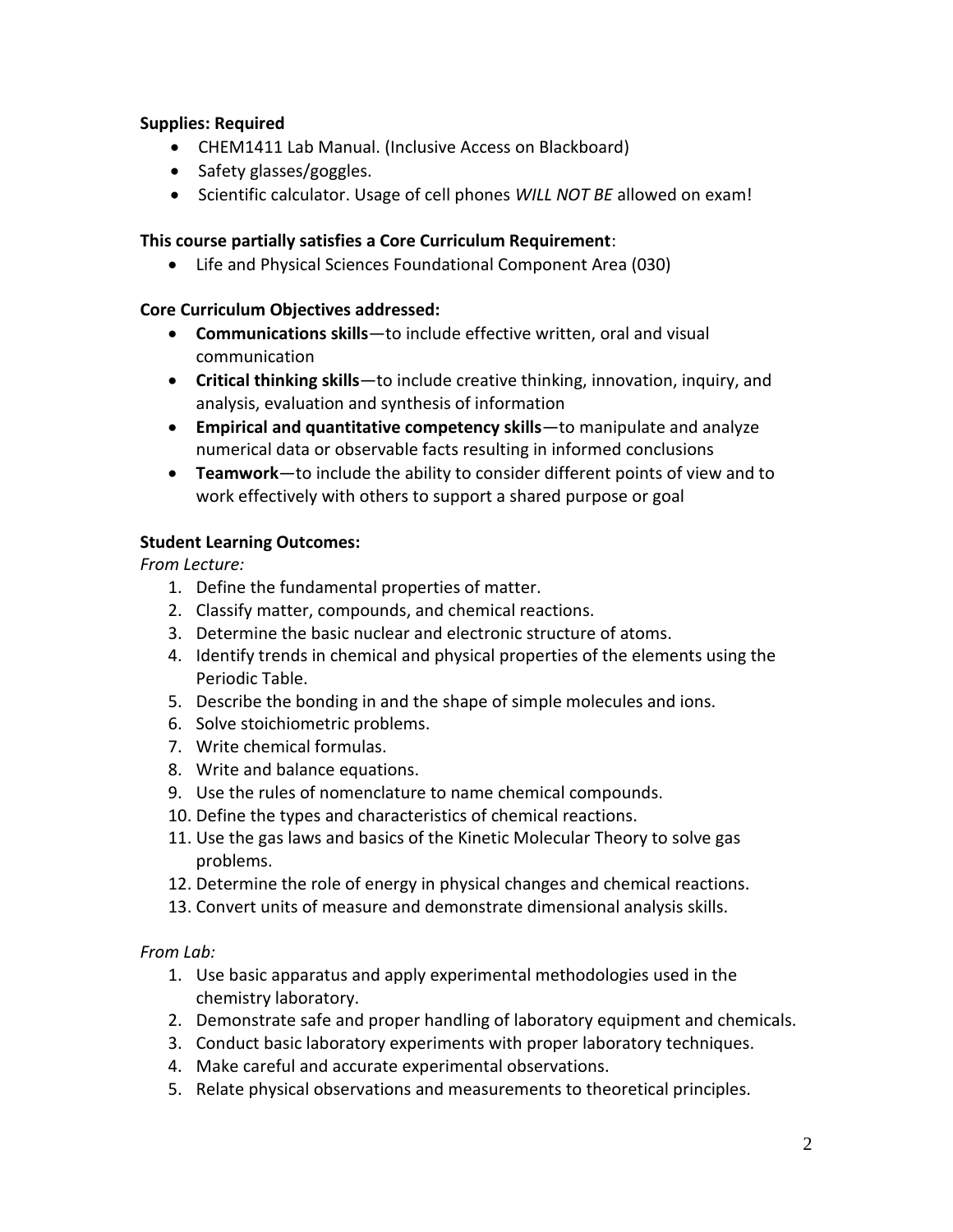- 6. Interpret laboratory results and experimental data, and reach logical conclusions.
- 7. Record experimental work completely and accurately in laboratory notebooks and communicate experimental results clearly in written reports.
- 8. Design fundamental experiments involving principles of chemistry.
- 9. Identify appropriate sources of information for conducting laboratory experiments involving principles of chemistry.

# **Student Learning Outcomes Assessment:**

Few topics/questions from the exams will be selected to assess the students learning outcomes at the end of semester.

# **Course Evaluation/Grading Policy:**

*LECTURE EXAMS:* There will be THREE exams and they will be taken on *Blackboard*; these exams will cover the materials in the lecture notes, and the schedule of the exams are on the course schedule. Exams will be in a multiple-choice format. Only the materials discussed in the lecture notes will be on the exam and you will have designated time to finish the exam. There will be no make-ups for lecture exams unless a student is hospitalized due to COVID. This will require documentation to be provided to the Dean of Students and/or the Associate Director of Health & Wellness. All other missed lecture exams will receive a grade of zero.

- Lecture exam 1 (Chapters 1 and 2) 100 points
- Lecture exam 2 (Chapters 3 and 4) 100 points
- Lecture exam 3 (Chapters 5 and 6) 100 points

# *The materials scheduled for each lecture exam by subject to change, this change will be announced in advance if necessary.*

*EXAM PRACTICE REVIEW:* There will be FOUR exam practice reviews, sole purpose of exam practice review is to help prepare for the exam and it does not count towards the total grade. Highly recommend students spend quality time with the exam review as it will prepare you for the exam.

*LAB EXPERIMENTS/PRACTICES:* Lab reports/practices will be collected for grading at the end of each lab experiment day. Students will complete the lab assignments for grading before leaving the lab. Each lab assignment will be worth 10 points, which will add up to 160 points of your final grade. The laboratory portion of this class will be comprised of topic discussion, practice worksheets and lab experiments. The lab portion of this course will consist of group work to perform lab experiments. There will be no make-up labs for the missed lab; students will receive ZERO for the lab section if missed.

*FINAL EXAM:* The final exam will cover chapter 7, 8, 9 and 10, they will be taken on *Blackboard*. The schedule of the final exam is on the course schedule. There will be no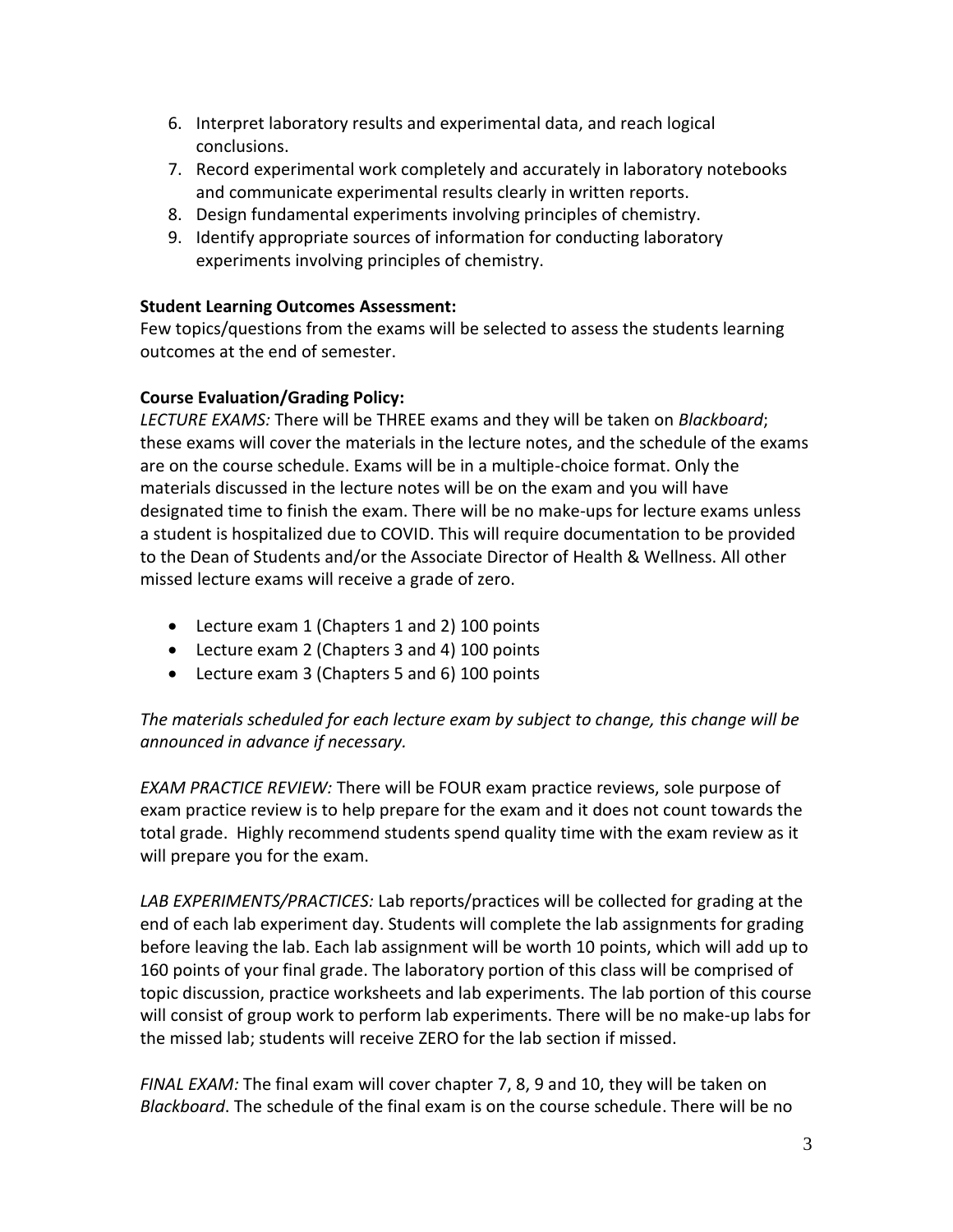make-up exam for the final exam. The final exam will count 100 points. The format will be multiple-choice. Only the materials covered in the lectures will be on the exam and you will have designated class time to finish the exam. There will be no makeup for final exams; missed final exam will result in a grade of ZERO.

Grading based on percentage: The grade distribution:

|                  | <b>Total Possible point: 560 points</b> |            |
|------------------|-----------------------------------------|------------|
| $F =$ below 60%  | Lab Reports:                            | 160 points |
| $D = 60 - 69%$   | Final Exam:                             | 100 points |
| $C = 70 - 79\%$  | Lecture Exam 3:                         | 100 points |
| $B = 80 - 89%$   | Lecture Exam 2:                         | 100 points |
| $A = 90 - 100\%$ | Lecture Exam 1:                         | 100 points |

#### **Attendance Policy:**

It is vitally important that you plan your time and study lectures notes and attend all the labs in order to do well in this course. If you miss *TEN* or more assignments (lab experiments and exams), I will drop you from the course with a grade of X, F, or U. *If student is out due to COVID-19 or exposure to COVID-19, the appropriate equivalent arrangements will be made for that student to complete the assignments missed during quarantine period. All make up assignments due to COVID-19 will be done virtually, and they are due at the end of the week that the assignments were originally assigned.*

*Students are expected to attend all classes in order to be successful in a course. The student may be administratively withdrawn from the course when absences become excessive as defined in the course syllabus. When an unavoidable reason for class absence arises, such as illness, an official trip authorized by the college or an official activity, the instructor may permit the student to make up work missed. It is the student's responsibility to complete work missed within a reasonable period of time as determined by the instructor. Students are officially enrolled in all courses for which they pay tuition and fees at the time of registration. Should a student, for any reason, delay in reporting to a class after official enrollment, absences will be attributed to the student from the first-class meeting.*

*Students who enroll in a course but have "Never Attended" by the official census date, as reported by the faculty member, will be administratively dropped by the Office of Admissions and Records. A student who does not meet the attendance requirements of a class as stated in the course syllabus and does not officially withdraw from that course by the official census date of the semester, may be administratively withdrawn from that course and receive a grade of "X" or "F" as determined by the instructor. Instructors are responsible for clearly stating their administrative drop policy in the course syllabus, and it is the student's responsibility to be aware of that policy.*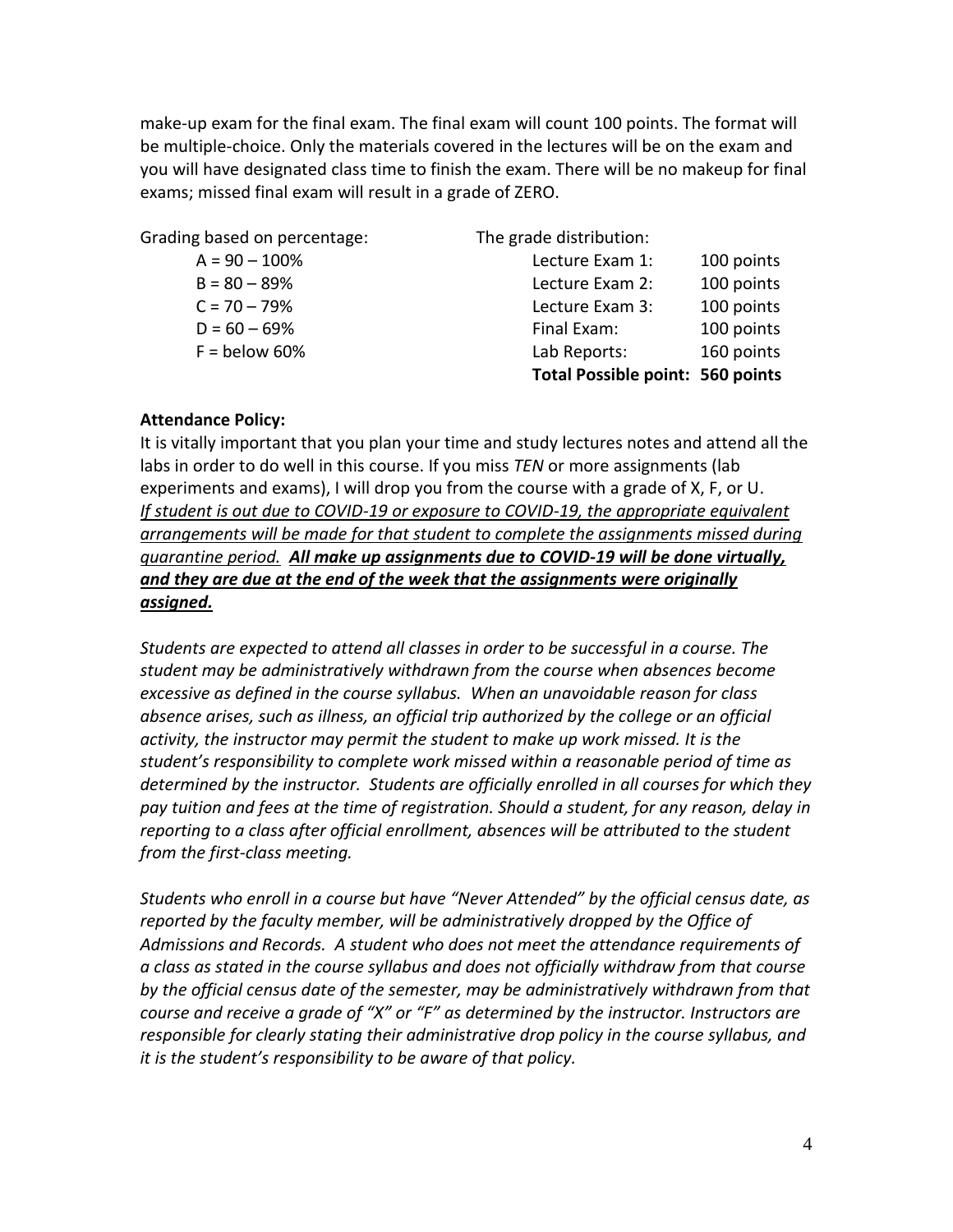*It is the student's responsibility to verify administrative drops for excessive absences through MySPC using his or her student online account. If it is determined that a student is awarded financial aid for a class or classes in which the student never attended or participated, the financial aid award will be adjusted in accordance with the classes in which the student did attend/participate and the student will owe any balance resulting from the adjustment.*

**Plagiarism and Cheating:** Students are expected to do their own work on all projects, quizzes, assignments, examinations, and papers. Failure to comply with this policy will result in a grade of ZERO for the assignment and can result in an F for the course if circumstances warrant.

Plagiarism violations include, but are not limited to, the following:

- 1. Turning in a paper that has been purchased, borrowed, or downloaded from another student, an online term paper site, or a mail order term paper mill;
- 2. Cutting and pasting together information from books, articles, other papers, or online sites without providing proper documentation;
- 3. Using direct quotations (three or more words) from a source without showing them to be direct quotations and citing them; or
- 4. Missing in-text citations.

Cheating violations include, but are not limited to, the following:

- 1. Obtaining an examination by stealing or collusion;
- 2. Discovering the content of an examination before it is given;
- 3. Using an unauthorized source of information (notes, textbook, text messaging, internet, apps) during an examination, quiz, or homework assignment;
- 4. Entering an office or building to obtain unfair advantage;
- 5. Taking an examination for another;
- 6. Altering grade records;
- 7. Copying another's work during an examination or on a homework assignment;
- 8. Rewriting another student's work in Peer Editing so that the writing is no longer the original student's;
- 9. Taking pictures of a test, test answers, or someone else's paper.

**Student Code of Conduct Policy**: Any successful learning experience requires mutual respect on the part of the student and the instructor. Neither instructor nor student should be subject to others' behavior that is rude, disruptive, intimidating, aggressive, or demeaning**.** Student conduct that disrupts the learning process or is deemed disrespectful or threatening shall not be tolerated and may lead to disciplinary action and/or removal from class.

## **COVID-19**

It is the policy of South Plains College for the Spring 2021 semester that as a condition of on-campus enrollment, all students are required to engage in safe behaviors to avoid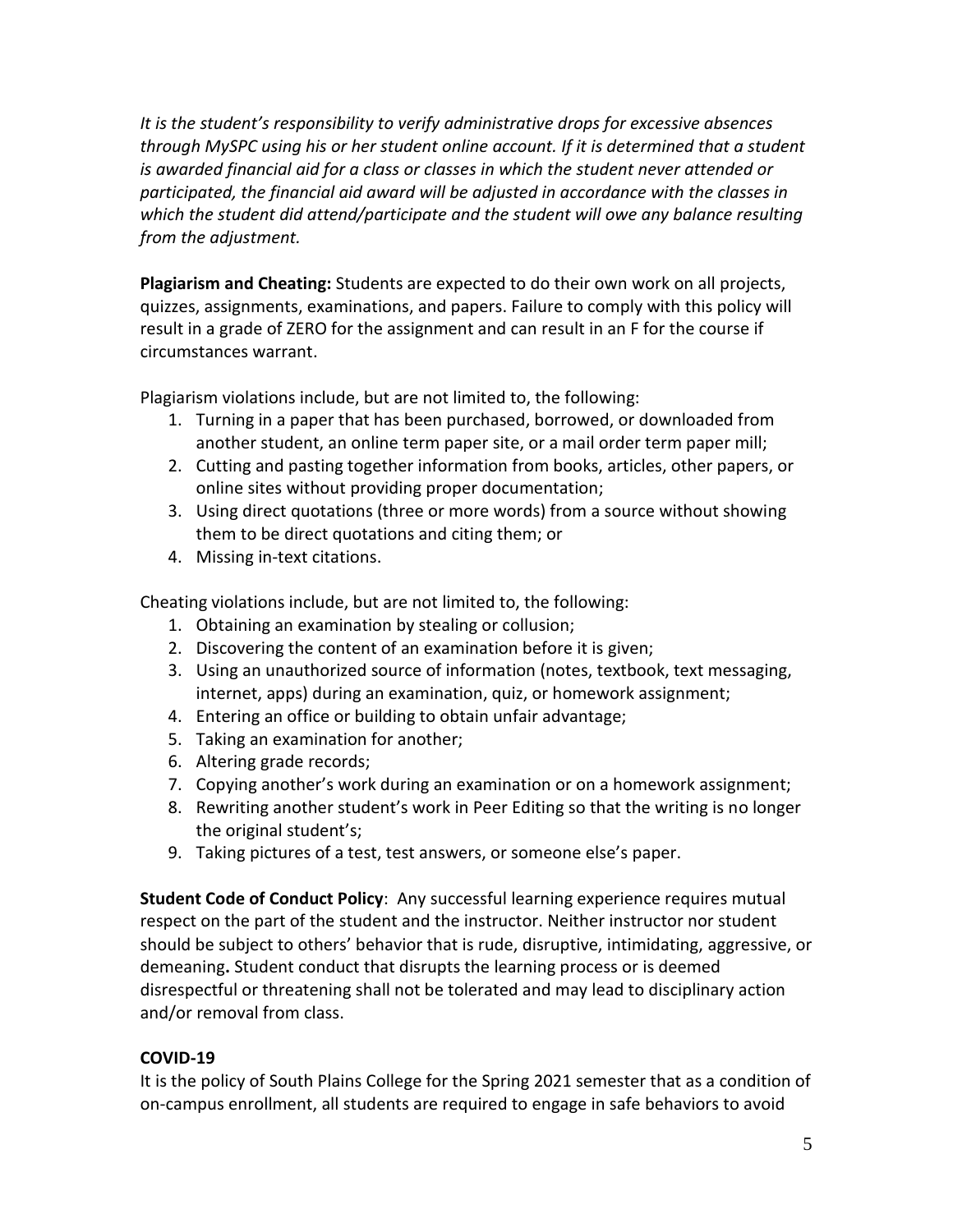the spread of COVID-19 in the SPC community. Such behaviors specifically include the requirement that all students properly wear CDC-compliant face coverings while in SPC buildings including in classrooms, labs, hallways, and restrooms. Failure to comply with this policy may result in dismissal from the current class session. If the student refuses to leave the classroom or lab after being dismissed, the student may be referred to the Dean of Students on the Levelland campus or the Dean/Director of external centers for Student Code of Conduct Violation. Students who believe they have been exposed or may be COVID-19 positive, must contact Health Services, DeEtte Edens, BSN, RN at (806) 716-2376 or [dedens@southplainscollege.edu.](mailto:dedens@southplainscollege.edu)

**Email:** When you have questions, problems, or comments, you can e-mail me directly to *bwang@southplainscollege.edu*. Please refrain from using the BlackBoard Course Messages tool to message me. I will respond to your email in a timely manner (within 24 hours), emails received after 10:00 PM on Monday through Thursday will receive a response next morning. Emails received on Friday through Sunday will get a response usually same day email received, unless email was sent after 10:00 PM. I generally will not check my email often during the weekend, but I will reply to your email in a timely manner when I see them.

**Expectations when Corresponding:** Please be polite, courteous, and respectful when communicating. Do not use profanity under any circumstances. Do not write disrespectful, insulting, mean, rude, profane, insensitive, or other hurtful messages or comments under any circumstances. Failure to abide by this policy will result in the appropriate disciplinary actions.

**Online Disclaimer:** This is to notify you that materials you may be accessing in chat rooms, e-mails, discussion forums or unofficial web pages are not officially sponsored by the instructor or South Plains College. The United States Constitution rights of free speech apply to all members of our community regardless of the medium used. The instructor and South Plains College disclaim all liability for data, information or opinions expressed in these forums.

#### **Minimum Computer Requirements:**

- 1. Personal computer
- 2. Web Browser: Google Chrome works best
- 3. A high-speed internet connection
- 4. Microsoft Word and Microsoft PowerPoint software (a recent version)
- 5. Software or Program to read PDFs
- 6. A good soundcard and functioning speakers
- 7. Knowledge of how to navigate web pages and how to deal with pop-up blockers and other devices and warnings on your browser
- 8. Knowledge of how to download files from the internet and find them on your computer once they are downloaded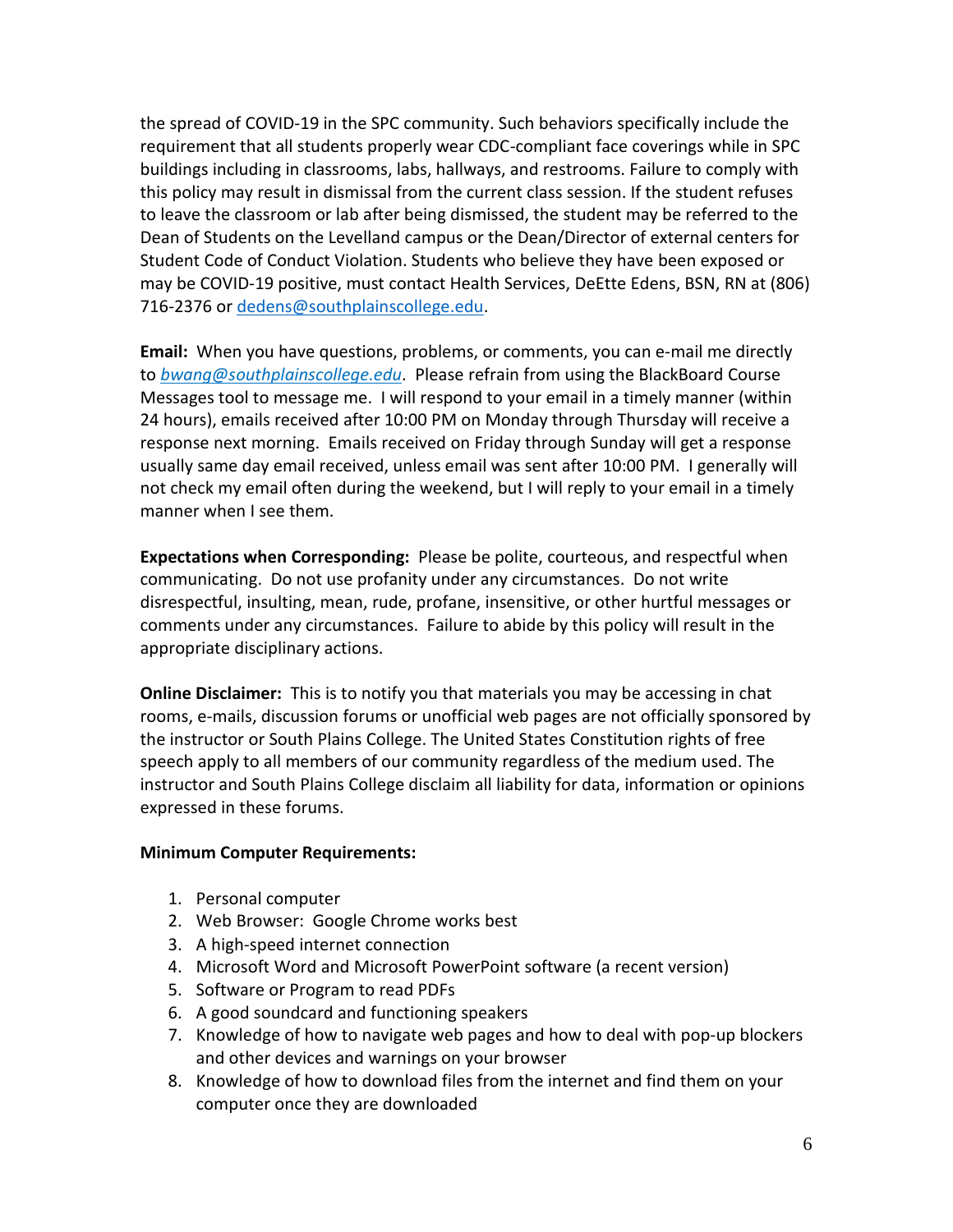- 9. Knowledge of basic operations of Microsoft Word and Microsoft PowerPoint
- 10. Knowledge of how to view and adjust videos

**Copyright Notice:** All material presented by the instructor in this online class is copyright protected. The material presented by the instructor may not be modified or altered in any way. You have permission to print out **one** copy of any material presented by the instructor in this online class (course syllabus, lecture notes, lab experiments and exam reviews). The one copy must only be used for your personal educational use during this semester. The material may not be altered or modified in any way. The material may not be distributed in any way. You have permission to download the same material to your computer hard drive or other medium in order to print out the material. Any material downloaded must only be used for your personal educational use. The downloaded material may not be altered or modified in any way. The downloaded material may not be distributed in any way.

**Computer Problems or Blackboard Server Problems:** If a student's internet connection goes down, or a student's computer crashes or otherwise becomes inoperable for Blackboard, it is the responsibility of the student to have their internet connection and/or computer repaired as soon as possible in order to avoid getting behind in the class. While the computer and/or internet connection is being repaired, the student should seek an alternate computer. This could be a friend's computer, a relative's computer, a computer at a library, or a computer at the computer lab on the Levelland or Reese campuses. It will be the student's responsibility to find an alternate computer to avoid getting behind in the class. Internet problems and/or the crash or inoperability of a computer will not be an acceptable excuse for being late with any assignments or getting behind with the chapter modules*. It is the responsibility of the student to have a backup plan in place.* If the Blackboard server goes down, the appropriate time extensions on any quizzes will be determined and announced by the instructor.

**Logging into the Course:** You are not allowed to give your user ID and/or password to anyone. You will be dropped and given an F for your final grade if someone besides you is caught logging into this course under your user ID and/or password.

**Diversity Statement:** In this class, the teacher will establish and support an environment that values and nurtures individual and group differences and encourages engagement and interaction. Understanding and respecting multiple experiences and perspectives will serve to challenge and stimulate all of us to learn about others, about the larger world and about ourselves. By promoting diversity and intellectual exchange, we will not only mirror society as it is, but also model society as it should and can be.

**Disability Statement:** Students with disabilities, including but not limited to physical, psychiatric, or learning disabilities, who wish to request accommodations in this class should notify the Disability Services Office early in the semester so that the appropriate arrangements may be made. In accordance with federal law, a student requesting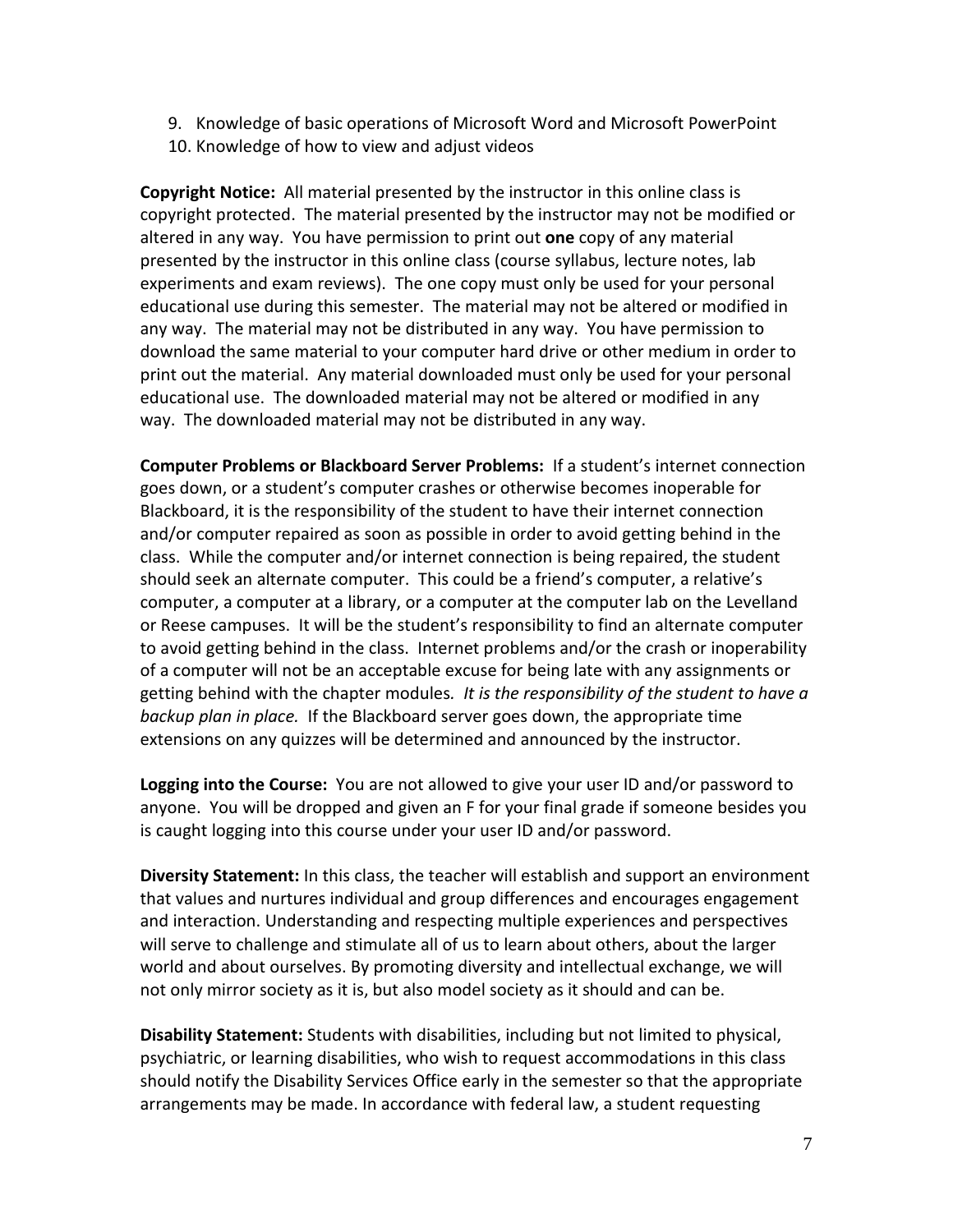accommodations must provide acceptable documentation of his/her disability to the Disability Services Office. For more information, call or visit the Disability Services Office at Levelland (Student Health & Wellness Office) 806-716-2577, Reese Center (Building 8) 806-716-4675, or Plainview Center (Main Office) 806-716-4302 or 806-296-9611.

**Nondiscrimination Policy:** South Plains College does not discriminate on the basis of race, color, national origin, sex, disability or age in its programs and activities. The following person has been designated to handle inquiries regarding the nondiscrimination policies: Vice President for Student Affairs, South Plains College, 1401 College Avenue, Box 5, Levelland, TX 79336. Phone number 806-716-2360.

**Title IX Pregnancy Accommodations Statement:** If you are pregnant, or have given birth within six months, Under Title IX you have a right to reasonable accommodations to help continue your education. To [activate](http://www.southplainscollege.edu/employees/manualshandbooks/facultyhandbook/sec4.php) accommodations you must submit a Title IX pregnancy accommodations request, along with specific medical documentation, to the Director of Health and Wellness. Once approved, notification will be sent to the student and instructors. It is the student's responsibility to work with the instructor to arrange accommodations. Contact the Director of Health and Wellness at 806-716-2362 or [email](http://www.southplainscollege.edu/employees/manualshandbooks/facultyhandbook/sec4.php) [cgilster@southplainscollege.edu](mailto:cgilster@southplainscollege.edu) for assistance.

**SAFETY RULES:** *As a faculty member, I am deeply invested in the well-being of each student I teach. I am here to assist you with your work in this course. If you come to me with other non-course-related concerns, I will do my best to help. It is important for you to know that all faculty members are mandated reporters of any incidents of sexual misconduct. That means that I cannot keep information about sexual misconduct confidential if you share that information with me. Dr. Lynne Cleavinger, the Director of Health & Wellness, can* 

*advise you confidentially as can any counselor in the Health & Wellness Center. They can also help you access other resources on campus and in the local community. You can reach Dr. Cleavinger at 716-2563 or [lcleavinger@southplainscollege.edu](mailto:lcleavinger@southplainscollege.edu) or go by the Health and Wellness Center. You can schedule an appointment with a counselor by calling 716-2529*